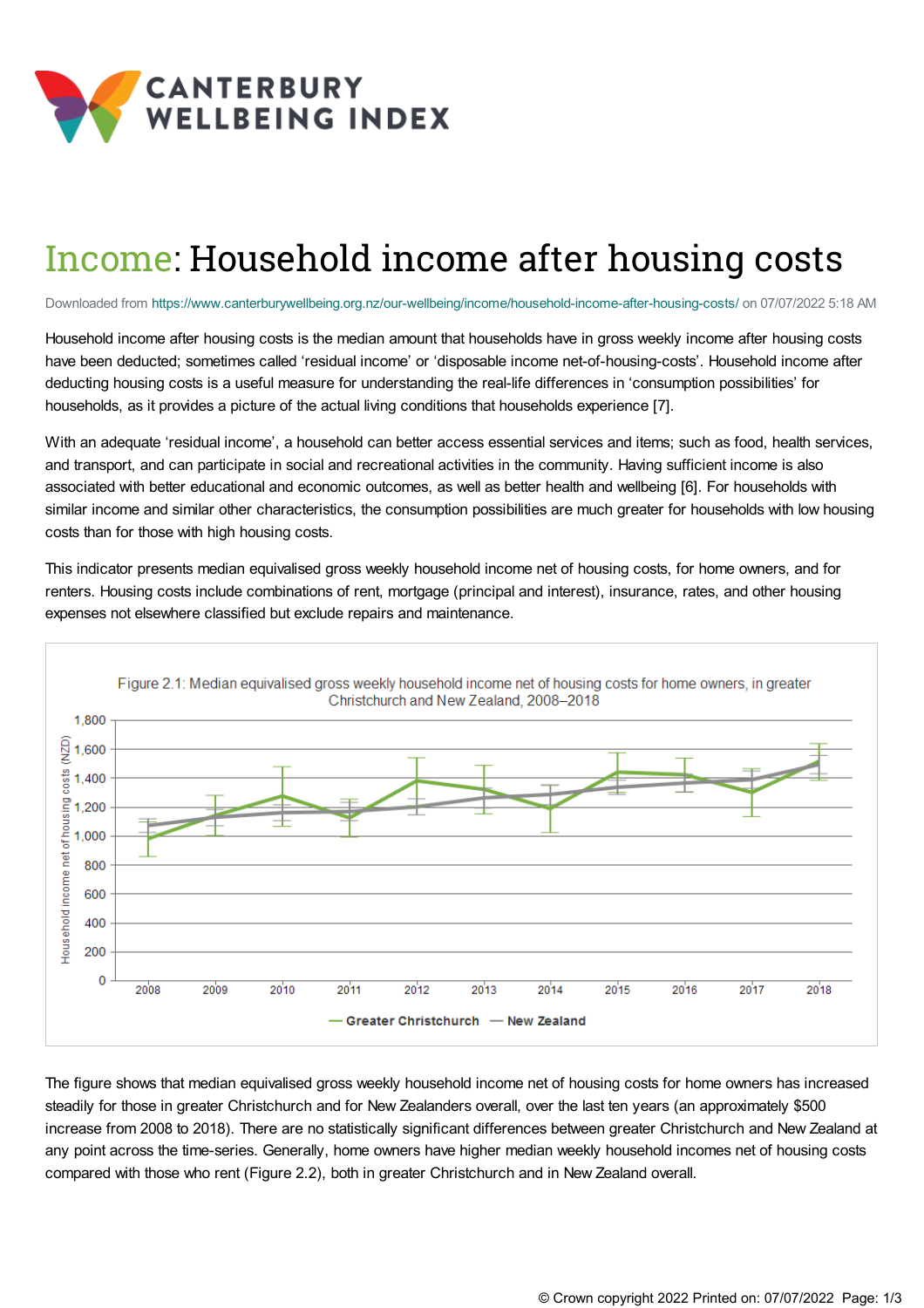

The figure shows that median equivalised gross weekly household income net of housing costs, for renters, has increased steadily for those in greater Christchurch, since 2011 (an approximately \$575 increase from 2011 to 2018). There are no statistically significant differences in household income levels net of housing costs between greater Christchurch and New Zealand for the period 2008 to 2014, however there appears to be a pattern of relatively greater increases for greater Christchurch. For 2015 and 2016, household income net of housing costs, for renters, was statistically significantly higher in greater Christchurch compared with New Zealand overall.

## **Data Sources**

**Source:** Statistics New Zealand.

**Survey/data set:** New Zealand Household Economic Survey (HES, Income). Custom data request for greater Christchurch region. **Source data frequency:** Annually.

Metadata for this indicator is available at [https://www.canterburywellbeing.org.nz/our-wellbeing/index-data](https://www.canterburywellbeing.org.nz/our-wellbeing/site-information/index-data)